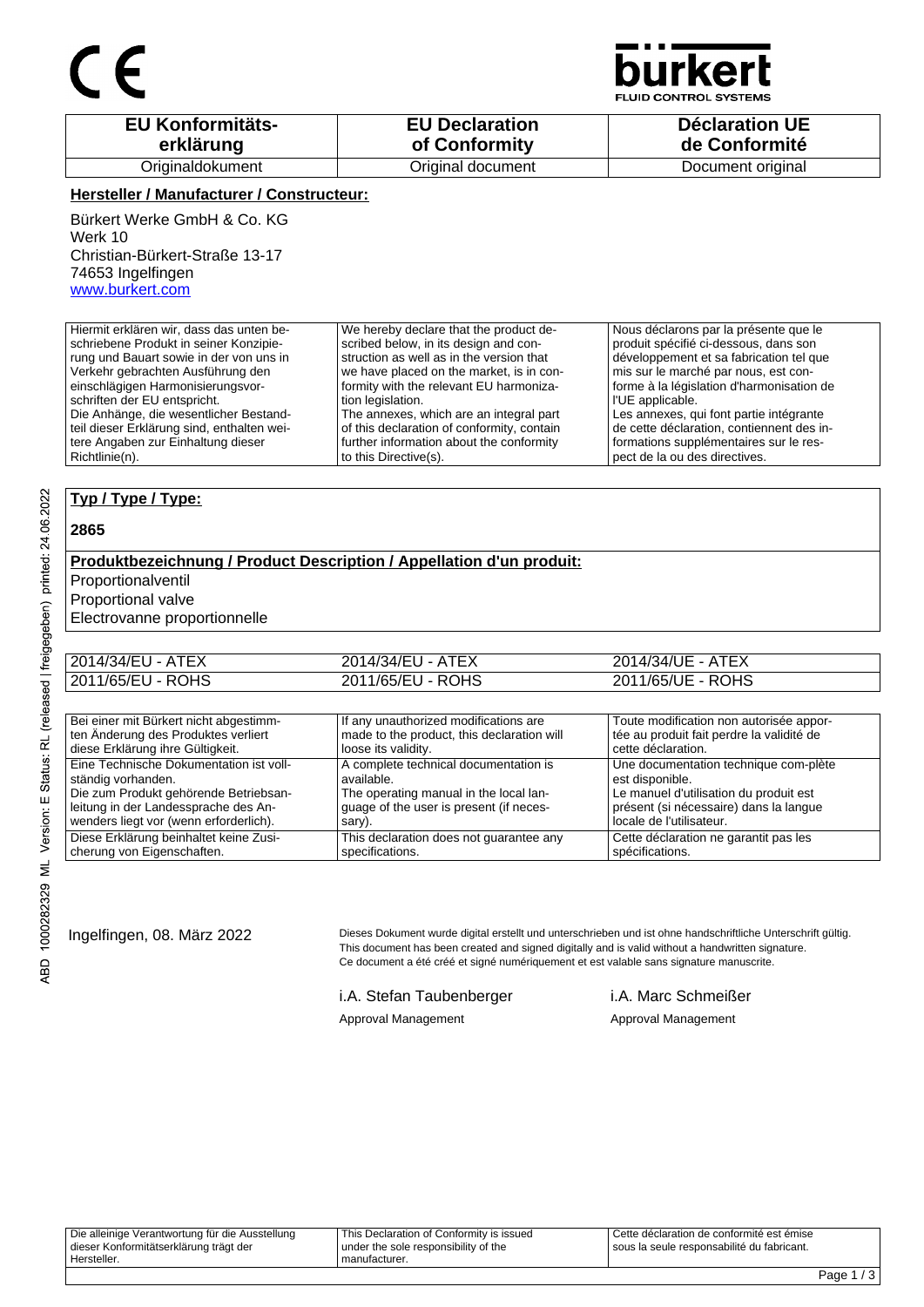



| <b>Anhang ATEX zur</b><br>EU Konformitätserklärung                                                                                                                                                                                                                                                                                                            | <b>Annex ATEX for</b><br><b>EU Declaration of Conformity</b>                                                                                                                                                                                                                                                                              | Annexe ATEX à la<br><b>Déclaration UE de</b>                                                                                                                                                                                                                                                                                            |
|---------------------------------------------------------------------------------------------------------------------------------------------------------------------------------------------------------------------------------------------------------------------------------------------------------------------------------------------------------------|-------------------------------------------------------------------------------------------------------------------------------------------------------------------------------------------------------------------------------------------------------------------------------------------------------------------------------------------|-----------------------------------------------------------------------------------------------------------------------------------------------------------------------------------------------------------------------------------------------------------------------------------------------------------------------------------------|
| Originaldokument                                                                                                                                                                                                                                                                                                                                              | Original document                                                                                                                                                                                                                                                                                                                         | Document original                                                                                                                                                                                                                                                                                                                       |
| 2014/34/EU - ATEX                                                                                                                                                                                                                                                                                                                                             | 2014/34/EU - ATEX                                                                                                                                                                                                                                                                                                                         | 2014/34/UE - ATEX                                                                                                                                                                                                                                                                                                                       |
|                                                                                                                                                                                                                                                                                                                                                               | Reference in the Official Journal of the EU: L 96 dated 29.3.2014                                                                                                                                                                                                                                                                         |                                                                                                                                                                                                                                                                                                                                         |
|                                                                                                                                                                                                                                                                                                                                                               |                                                                                                                                                                                                                                                                                                                                           |                                                                                                                                                                                                                                                                                                                                         |
| Typ / Type / Type (Geräteschlüssel / product specification key / clé de produit):                                                                                                                                                                                                                                                                             |                                                                                                                                                                                                                                                                                                                                           |                                                                                                                                                                                                                                                                                                                                         |
| $2865$ <sup>*</sup> -**,*_**_**_****_***/**_** (1)                                                                                                                                                                                                                                                                                                            |                                                                                                                                                                                                                                                                                                                                           |                                                                                                                                                                                                                                                                                                                                         |
| (1) Variabler Code / Variable code / Variable Code:                                                                                                                                                                                                                                                                                                           | Gilt nur in Verbindung mit / Only valid in combination with / Est uniquement valable en lien avec: PX40                                                                                                                                                                                                                                   |                                                                                                                                                                                                                                                                                                                                         |
| Der oben beschriebene Gegenstand der<br>Erklärung erfüllt die Vorschriften der<br>Richtlinie 2014/34/EU des Europäischen<br>Parlaments und des Rates vom 26. Februar<br>2014 zur Harmonisierung der<br>Rechtsvorschriften der Mitgliedstaaten<br>für Geräte und Schutzsysteme zur be-<br>stimmungsgemäßen Verwendung in ex-<br>plosionsgefährdeten Bereichen. | The object of the declaration described<br>above is in conformity with Directive<br>2014/34/EU of the European Parliament<br>and of the Council of 26 February 2014<br>on the harmonisation of the laws of the<br>Member States relating to equipment<br>and protective systems intended for use<br>in potentially explosive atmospheres. | L'objet de la déclaration décrit ci-dessus<br>est conforme à la directive 2014/34/UE<br>du Parlement européen et du Conseil du<br>26 février 2014 relative à l'harmonisation<br>des législations des États membres<br>concernant les appareils et les systèmes<br>de protection destinés à être utilisés<br>en atmosphères explosibles. |
| Nur gültig in Verbindung mit der EX-<br>Kennzeichnung des Gerätes!                                                                                                                                                                                                                                                                                            | Only valid in combination with the<br>EX-marking of the equipment!                                                                                                                                                                                                                                                                        | Uniquement valable en liaison avec le<br>marquage EX de l'appareil!                                                                                                                                                                                                                                                                     |
| Das Gerät kann eingesetzt werden ge-<br>mäß den auf dem Typschild und in der<br>Betriebsanleitung angegebenen Daten.                                                                                                                                                                                                                                          | The device can be used in accordance<br>with the data given on the nameplate<br>and in the operating instructions.                                                                                                                                                                                                                        | Le dispositif peut être utilisé conformé-<br>ment aux indications de la plaque signa-<br>létique et dans la notice d'utilisation.                                                                                                                                                                                                       |
| Die Schutzziele der Niederspannungs-<br>richtlinie 2014/35/EU wurden eingehal-<br>ten.                                                                                                                                                                                                                                                                        | The protection objectives of the low<br>Voltage Directive 2014/35/EU are com-<br>plied with.                                                                                                                                                                                                                                              | Les objectifs de sécurité de la Directive<br>Basse Tension 2014/35/UE ont été ob-<br>servés.                                                                                                                                                                                                                                            |
|                                                                                                                                                                                                                                                                                                                                                               |                                                                                                                                                                                                                                                                                                                                           |                                                                                                                                                                                                                                                                                                                                         |
| Für die Bewertung wurden folgende<br>Normen herangezogen (wenn anwend-<br>bar):                                                                                                                                                                                                                                                                               | For evaluation of the conformity, the<br>following standards were consulted<br>(if applicable):                                                                                                                                                                                                                                           | Pour l'évaluation de la conformité, les<br>normes suivantes ont été utilisées (le<br>cas échéant):                                                                                                                                                                                                                                      |
| EN IEC 60079-0:2018, EN 60079-18:2015/A1:2017                                                                                                                                                                                                                                                                                                                 |                                                                                                                                                                                                                                                                                                                                           |                                                                                                                                                                                                                                                                                                                                         |
|                                                                                                                                                                                                                                                                                                                                                               |                                                                                                                                                                                                                                                                                                                                           |                                                                                                                                                                                                                                                                                                                                         |
| Das genannte Produkt ist bescheinigt<br>durch die Notifizierte Stelle:                                                                                                                                                                                                                                                                                        | The product is certified by the Notified<br>Body:                                                                                                                                                                                                                                                                                         | Le produit est certifié par l'organisme<br>notifié:                                                                                                                                                                                                                                                                                     |
|                                                                                                                                                                                                                                                                                                                                                               | Name und Anschrift der Notifizierten Stelle:/ Name and Address of the notified body:/ Nom et adresse de l'organisme notifié:                                                                                                                                                                                                              |                                                                                                                                                                                                                                                                                                                                         |
|                                                                                                                                                                                                                                                                                                                                                               | <b>Bureau Veritas CPS</b><br>Germany GmbH<br><b>Businesspark A9</b><br>86842 Türkheim, Germany                                                                                                                                                                                                                                            |                                                                                                                                                                                                                                                                                                                                         |
| EU-Baumusterprüfbescheinigung Nr.:                                                                                                                                                                                                                                                                                                                            | EU Type Examination Certificate No.:<br>EPS 15 ATEX 1 073 X, 08.02.2016                                                                                                                                                                                                                                                                   | Attestation d'examen UE de type Non.:                                                                                                                                                                                                                                                                                                   |

| sind zu beachten                        | I documentation have to be observed. | avec le produit doivent être respectées.      |  |
|-----------------------------------------|--------------------------------------|-----------------------------------------------|--|
| der mitgelieferten Produktdokumentation | installation of the enclosed product | I décrites dans la documentation fournie      |  |
| Die Sicherheits- und Einbauhinweise     | The instructions for safety and      | I Les consignes de sécurité et d'installation |  |